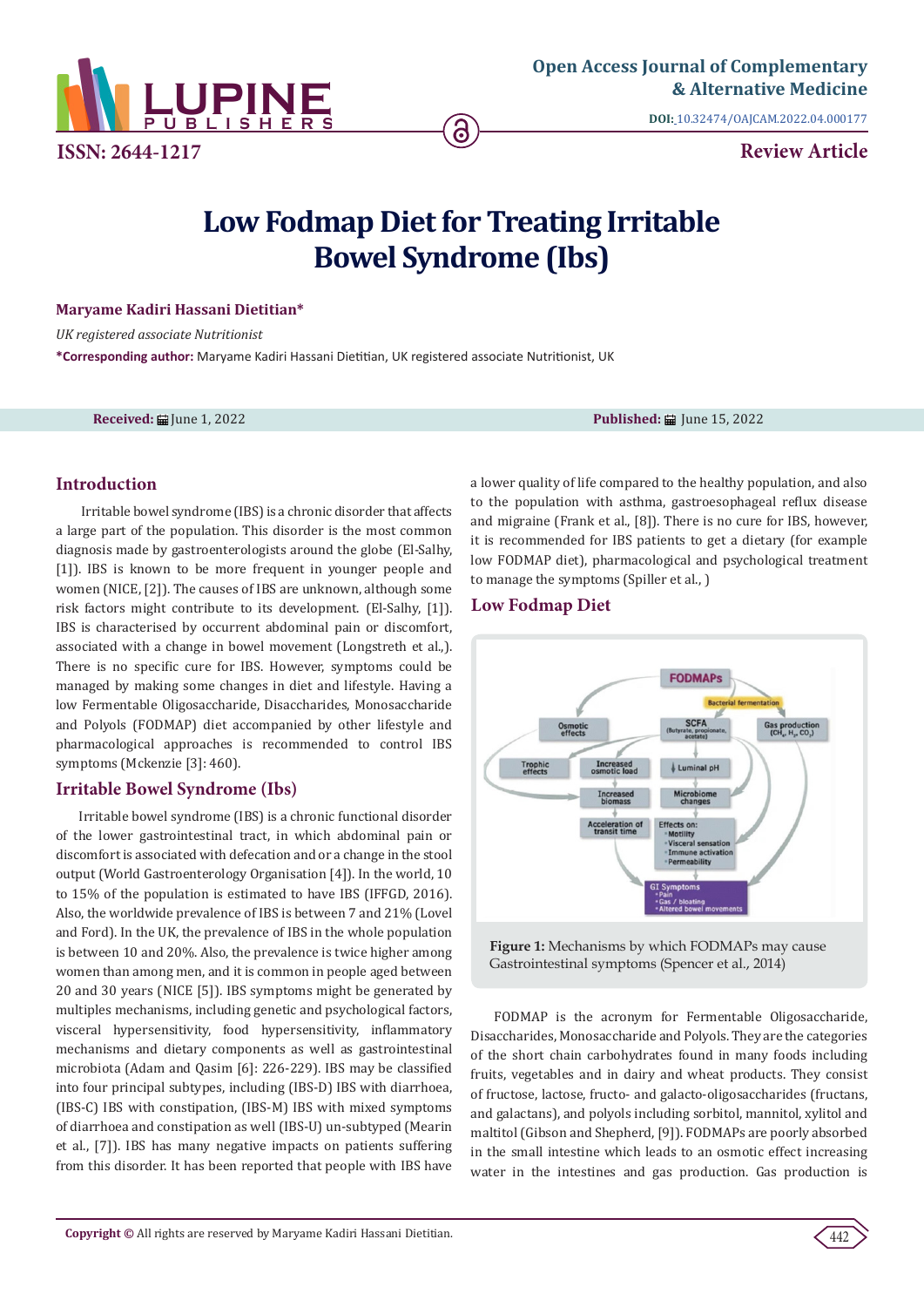caused by rapid fermentation by bacteria. These effects may induce gastrointestinal symptoms after ingestion of FODMAP's in patients with visceral hypersensitivity (Shepherd et al., 2013). (Figure 1).

Many health organisations have recommended a low FODMAP diet to manage irritable bowel syndrome. The National Institute for Health and Clinical Excellence guidelines for IBS management recommended a low FODMAP diet for the management of IBS in primary care (NICE [2]). Moreover, the latest British Dietetic Association guideline for the dietary management of irritable bowel syndrome; recommended as a second line after healthy eating, the low FODMAP diet (McKenzie et al., [3]). Also, the American College of Gastroenterology (ACG) guideline recommended a low FODMAP diet in patients with IBS to improve global symptoms (Lacy et al., [10]). There are 3 stages of the low FODMAP diet; the first one is FODMAP restriction which takes between 2 to 8 weeks, FODMAP intake is reduced to below the tolerance in this stage; the second one is FODMAP reintroduction which takes between 6 to 10 weeks, FODMAP containing foods are consumed with moderation and with symptoms monitoring; and the last one is FODMAP personalization which is a long-term self-management period (Whelan et al., [11]).

# **Low Fodmap Diet and Irritable Bowel Syndrome (Ibs)**

Many studies have been done to assess the effect of a low FODMAP diet on IBS. Nawawi et al [12] have investigated the impact of the low FODMAP diet on 164 patients with IBS in a period of 12 months including the second phase of the diet (re-introduction). There was a significant improvement ( $p < 0.0001$ ) in all symptoms (lethargy, bloating, flatulence and abdominal pain) of the 127 patients that completed the 3 months follow-up; the improvement was also observed in the 74 patients that continued the follow-up at 6 and 12 months. Furthermore, the symptomatic response was maintained after the re-introduction of the high FODMAP food.

A meta-analysis has been done to assess the effects of a low FODMAP diet on the symptoms of IBS. This study included 9 randomized controlled trials that compare between low FODMAP diet and other diets. The total number of participants was 614 and the follow-up period was from 48 hours to 3 months. As a result, a significant difference related to gastrointestinal symptoms and abdominal pain was found when comparing a low FODMAP diet to other diets. The standardized mean difference was low by 0.62 for gastrointestinal symptoms and low by 0.5 for abdominal pain (Schumann et al., [13]). Furthermore, another quiet similar metaanalysis has included 9 randomized controlled trials, with a total of 542 participants. This study reviewed the quality of trials on the symptomatic effects of the low FODMAP diet for IBS. Therefore, it has been concluded that randomized controlled trials on the low FODMAP diet have a high risk of bias, this is because there is a lack of proper blinding and in the choice of a control group. Also, the majority of the available studies are done in less than 6 weeks (Krogsgaard et al., [14]). Further studies could assess the long-term effects of a low FODMAP diet on IBS to minimise the bias. Many results of randomised trials for the effect of a low FODMAP diet were positive. However, other diets may be as effective as the low

FODMAP. A study compared the low FODMAP diet with traditional dietary advice. The total population was 67, with 33 patients

 having a low FODMAP diet and 34 patients having a traditional dietary advice. In both groups, the severity of IBS symptoms was reduced during the 4 weeks of the intervention (P < 0.0001 in both groups), with no significant difference between the groups ( $P = 0.62$ ). Besides, a similar improvement of symptoms (bloating, abdominal pain) was observed in both groups (Böhn et al., [15]). However, having a low FODMAP diet may have some impact on nutrient intake. A study evaluated the nutrient intake and diet quality of patients following a low FODMAP diet (n= 63) by comparing them to patients having a sham diet (n=48) or a habitual diet (n=19). This study was conducted in a period of 4 weeks. Therefore, it has been found that fibre intake was low by 5% to the target in patients having a low FODMAP diet. There was also a low intake of starch compared to the control diet (P=0.030), and a high intake of vitamin B12 compared to other diets (P<0.01). Moreover, there was no difference in most nutrient intake compared to other diets. However, diet quality decreased in the low FODMAP diet compared to the other diets (Staudacher et al., [16]). Another study compared the nutrient intake of the low FODMAP diet by comparing it to mNICE diet. The total cohort was 78 patients, 41 had the low FODMAP diet and 37 the mNICE DIET. After 4 weeks of intervention, a statistically significant reduction in mean daily intake was observed in thiamin (P <0.01) riboflavin (P  $\leq$  0.05), calcium (P $\leq$  0.01) and sodium (P $\leq$  0.001) among patients following the low FODMAP diet. Besides, mNICE patient had no reductions in their nutrient intake. Moreover, there was no change in macronutrient intake in both groups (Eswaran et al., [17-23]).

#### **Conclusion**

From the studies covered above, it can be concluded that the low FODMAP diet have a positive effect on the treatment of irritable bowel syndrome. Most of the symptoms are reduced when taking the diet. The majority of the studies available are done in a short term, Long-term effects of a low FODMAP diet has to be more investigated. Moreover, IBS patients need to have a dietary education by a specialist dietician when starting a low FODMAP diet, this is to prevent getting a low nutrient intake, also, to get better outcomes and minimise mistakes.

#### **References**

- 1. [El-Salhy M \(2012\) Irritable bowel syndrome: Diagnosis and](https://www.ncbi.nlm.nih.gov/pmc/articles/PMC3468846/) [pathogenesis. World Journal of Gastroenterology 18\(37\): 5151-5163.](https://www.ncbi.nlm.nih.gov/pmc/articles/PMC3468846/)
- 2. [NICE \(2008\) Irritable Bowel Syndrome in Adults: Diagnosis and](https://www.nice.org.uk/guidance/cg61/resources/irritable-bowel-syndrome-in-adults-diagnosis-and-management-975562917829) [Management Clinical Guideline.](https://www.nice.org.uk/guidance/cg61/resources/irritable-bowel-syndrome-in-adults-diagnosis-and-management-975562917829)
- 3. Yvonne Mckenzie (2014) Irritable bowel syndrome , in Gandy, J. (ed.) Manual of Dietetic Practice. 5th edn. UK: Willey Blackwell, pp. 460.
- 4. World Gastroenterology Organization Global (2015) Guidelines irritable bowel syndrome: A global perspective update September 2015, Journal of Clinical Gastroenterology 50(9): pp.704-713.
- 5. National Institute for Health and Care Excellence, (NICE) (2013) Faecal Calprotectin Diagnostic Tests for Inflammatory Diseases of the Bowel Diagnostics guidance Diagnostics Guidance DG11.